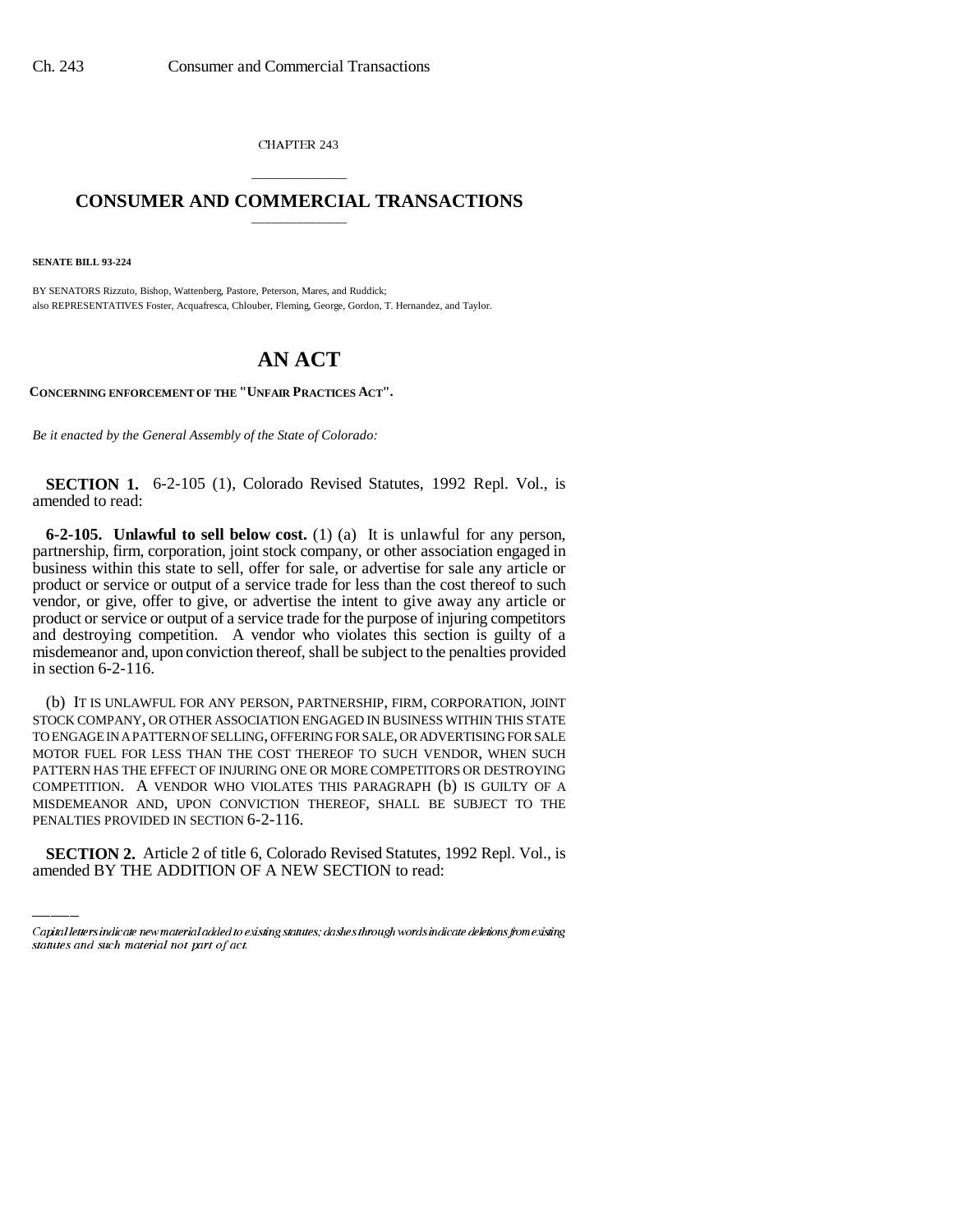**6-2-111.5. Civil discovery requests.** (1) WHEN THE ATTORNEY GENERAL HAS REASONABLE CAUSE TO BELIEVE THAT ANY PERSON, PARTNERSHIP, FIRM, CORPORATION, JOINT STOCK COMPANY, OR OTHER ASSOCIATION HAS ENGAGED IN OR IS ENGAGING IN A VIOLATION OF ANY PROVISION OF THIS ARTICLE, THE ATTORNEY GENERAL MAY:

(a) REQUEST SUCH PERSON TO FILE A STATEMENT OR REPORT IN WRITING, UNDER OATH OR OTHERWISE, ON FORMS PRESCRIBED BY THE ATTORNEY GENERAL, OR TO ANSWER IN WRITING, UNDER OATH OR OTHERWISE, ANY QUESTIONS PROPOUNDED BY THE ATTORNEY GENERAL AS TO ALL FACTS AND CIRCUMSTANCES REASONABLY RELATED TO THE ALLEGED VIOLATION, AND TO PROVIDE ANY OTHER DATA AND INFORMATION THE ATTORNEY GENERAL REASONABLY DEEMS TO BE NECESSARY;

(b) ISSUE SUBPOENAS TO REQUIRE THE ATTENDANCE OF WITNESSES OR THE PRODUCTION OF RELEVANT DOCUMENTS, ADMINISTER OATHS, CONDUCT HEARINGS IN AID OF AN INVESTIGATION OR INQUIRY, AND PRESCRIBE SUCH FORMS AND PROMULGATE SUCH RULES AS MAY REASONABLY BE DEEMED TO BE NECESSARY TO ADMINISTER THE PROVISIONS OF THIS ARTICLE; AND

(c) MAKE TRUE COPIES, AT THE EXPENSE OF THE ATTORNEY GENERAL, OF ANY DOCUMENTS EXAMINED PURSUANT TO PARAGRAPH (b) OF THIS SUBSECTION (1), WHICH COPIES MAY BE OFFERED INTO EVIDENCE IN LIEU OF THE ORIGINALS THEREOF IN ANY CIVIL ACTION BROUGHT PURSUANT TO THIS ARTICLE. THE PERSON PRODUCING THE DOCUMENTS MAY REQUIRE THAT THE ATTORNEY GENERAL MAKE COPIES OF THE DOCUMENTS. IF THE ATTORNEY GENERAL DETERMINES THE USE OF ORIGINALS IS NECESSARY, THE ATTORNEY GENERAL SHALL PAY TO HAVE COPIES OF THOSE DOCUMENTS MADE FOR USE BY THE PERSON PRODUCING THE DOCUMENTS.

(2) SERVICE OF ANY REQUEST OR SUBPOENA SHALL BE MADE IN THE MANNER PRESCRIBED BY LAW.

(3) ANY WRITTEN RESPONSE, TESTIMONY, OR DOCUMENTS OBTAINED BY THE ATTORNEY GENERAL PURSUANT TO THIS SECTION OR ANY INFORMATION DERIVED DIRECTLY OR INDIRECTLY FROM SUCH WRITTEN RESPONSE, TESTIMONY, OR DOCUMENTS SHALL NOT BE ADMISSIBLE IN EVIDENCE IN ANY CRIMINAL PROSECUTION AGAINST THE PERSON PROVIDING THE WRITTEN RESPONSE, TESTIMONY, OR DOCUMENTS. THE PROVISIONS OF THIS SUBSECTION (3) SHALL NOT BE CONSTRUED TO PREVENT ANY LAW ENFORCEMENT OFFICER HAVING AN INDEPENDENT BASIS THEREFOR FROM PRODUCING OR OBTAINING THE SAME OR SIMILAR FACTS, INFORMATION, OR EVIDENCE FOR USE IN ANY CRIMINAL PROSECUTION.

(4) NOTHING IN THIS SECTION SHALL PROHIBIT THE ATTORNEY GENERAL FROM DISCLOSING INFORMATION OBTAINED PURSUANT TO THIS SECTION TO ANY OTHER LAW ENFORCEMENT AGENCY OR DEPARTMENT OF ANY GOVERNMENTAL OR PUBLIC ENTITY OF THIS OR ANY OTHER STATE OR TO THE FEDERAL GOVERNMENT IF SUCH OTHER LAW ENFORCEMENT AGENCY OR DEPARTMENT EXECUTES AN AGREEMENT THAT SUCH INFORMATION WILL REMAIN CONFIDENTIAL AND WILL NOT BE USED IN ANY CRIMINAL PROSECUTION AGAINST THE PERSON PROVIDING THE WRITTEN RESPONSE, TESTIMONY, OR DOCUMENTS.